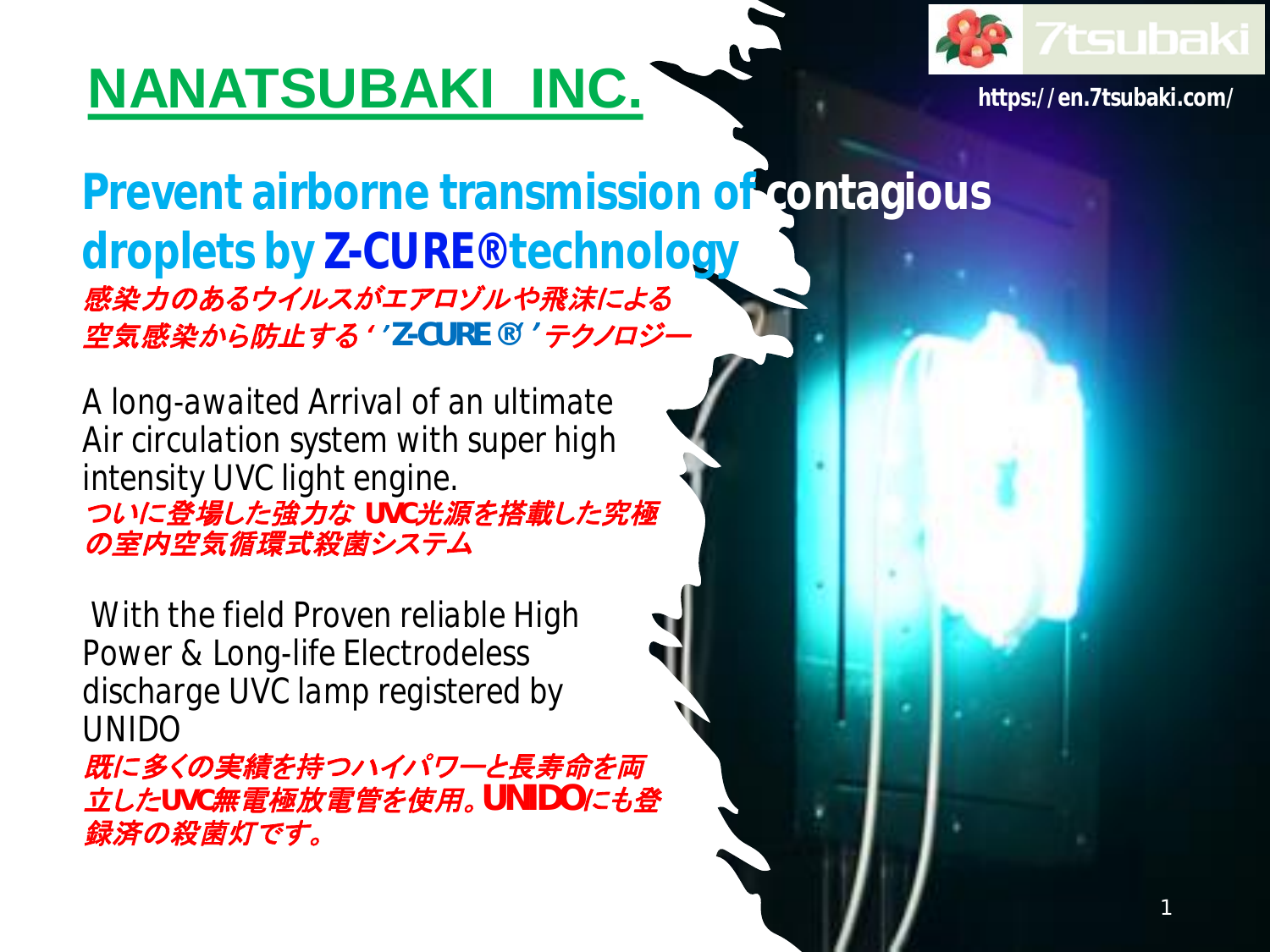

### **What is Z-CURE ® Technology Z-CURE®**テクノロジーとは?

#### **Z-CURE ®**

- **It has been developed for industrial applications in Japan for ultimate curing system.** 日本製究極の医療用・工業用の紫外線硬化樹脂用**UVC**光源として開発されました。
- **The marriage of Z-CURE® and a powerful/long life UVC electrodeless discharge lamp becomes a game changer of the whole germicidal industry. Z-CURE ®**技術とパワフルでかつ長寿命の無電極放電管技術が融合したことで殺 菌業界に変革をもたらします。
- **Nominal lifetime of our UVC Lamps, 60W, 120W and 250W is 50,000 hours with warranty life-time of 30,000 hours. Extremely reliable and cost effective as compared with UVC LED or other conventional UVC discharge lamps. Currently the strongest class in the world.** 弊社の**60W, 120W, 250W**ランプの平均寿命は**50,000**時間で、保証は**3**年。 コストパフォーマンスと信頼性は従来のUVCランプやLEDに比較してもパワー、 寿命は飛躍的に向上。現在世界最強クラスです。



**UVC light cannot be seen from the outside**